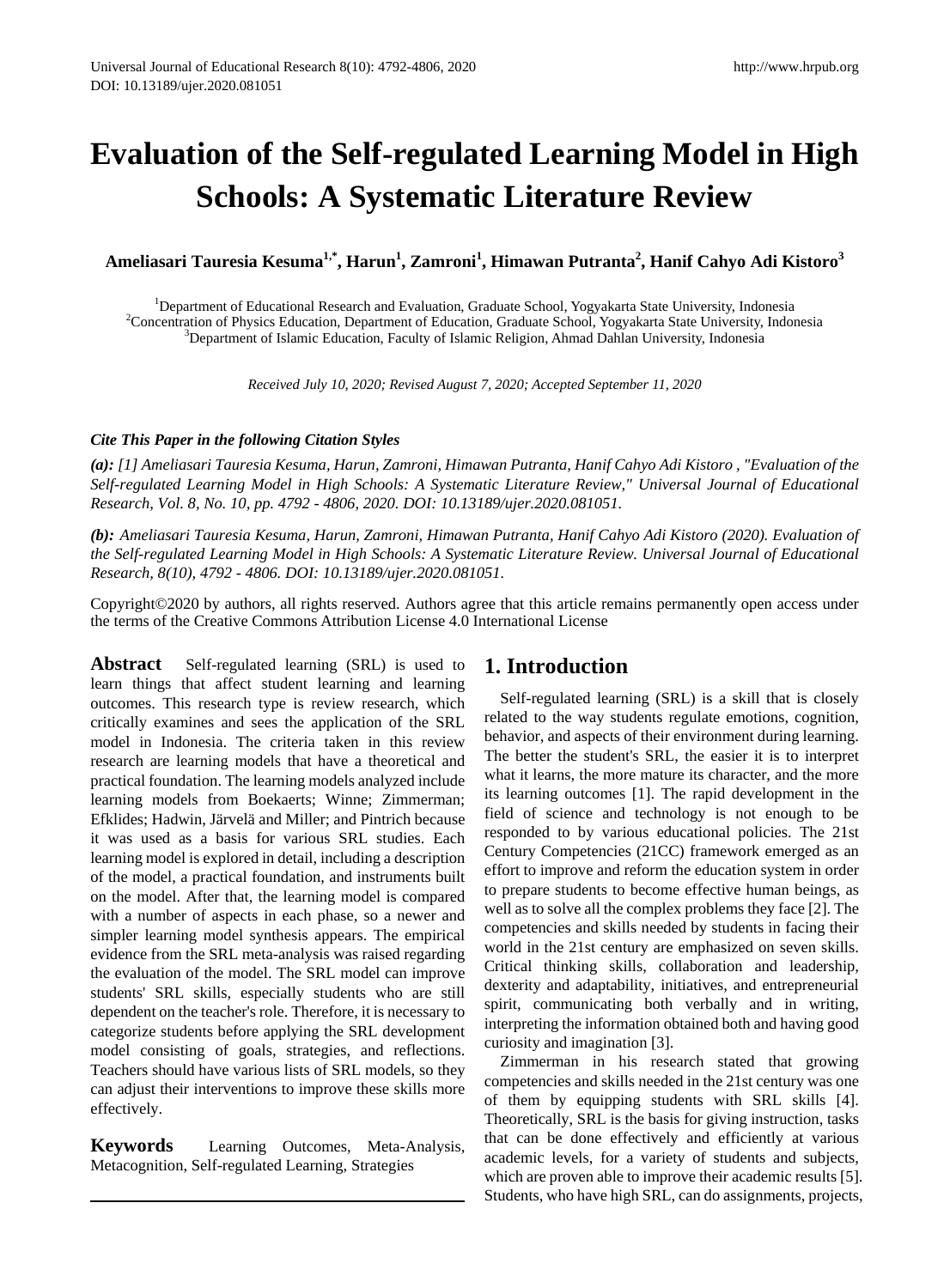and tests very well, essays either test [6]. SRL becomes an important topic in education because it has an important component that supports students becoming lifelong learners in the 21st century. SRL makes students trained to be active, independent, become problem solvers, think critically, innovatively, become students who have a good social outlook [7]. The results show that SRL strategies that have been carried out in various places and at various levels have been shown to correlate with student academic performance [8].

Furthermore, students can be described as students who are SRL if they have metacognitive abilities, motivations, and active participants in their learning activity [4]. Metacognitive is defined as the decision making process of various knowledge choices. SRL students must have a strategy to achieve their learning goals based on self-efficacy perceptions with the assumption that students have independent learning strategies, self-efficacy, and commitment to their learning goals [4]. SRL is related to oneself and one's ability to try, control oneself, and critically evaluate themselves to achieve the best results and about how to overcome risks, failures, disturbances, fight laziness in pursuing life goals [9]. SRL in the classroom is how teachers and students discuss learning goals, ways of learning, and how they measure learning success.

As stated by Ki Hajar Dewantara, the right learning process places students as teachers who control and are responsible for the learning process, and the teacher plays the main role as students who learn sensitive and meet the needs of students [10]. Therefore, a deeper understanding of the SRL process is needed. Where basic and teaching work together to find the best learning for students. The teaching referred to is education and teaching and basis in question is aptitude [11]. Basic and teaching are the concept of educating by harmonizing the teaching material with students' aptitude [12]. Independent learning in Indonesia began and developed since 2015 and stakeholders agreed to use the term independent learning which will later become the basis of the cultural education program in 2019 [13].

Furthermore, the concept of SRL developed in Indonesia includes three things, namely learning objectives, effective learning methods, and reflection. The emphasis of SRL in Indonesia is more on teacher strategies to improve the SRL skills of Indonesian students [14]. Moreover, to facilitate the understanding of concepts, in this article the term SRL is used as the core theory of developing SRL in Indonesia. Not many scientific studies have even been conducted on the development of this SRL model. Therefore, it is necessary to know a variety of SRL models that have developed a lot and then arranged theoretically analyzed what kind of models are suitable for the context of Indonesian students. SRL is a conceptual framework for understanding aspects of cognitive, motivational, and emotional learning [15].

SRL has made a big contribution to psychology and education since researchers began to distinguish between SRL and metacognitive [16]. Since that time, research began to emerge on the theory of SRL and conceptual development, and finally a model of SRL emerged [17]. Furthermore, a review conducted by researchers was theoretically published in 2001 [18] it included the appropriate model at the time, the SRL model from Boekaerts; Win; Zimmerman; Efklides; Hadwin, Järvelä and Miller; and Pintrich. However, after 2001 studies on this subject developed massively. It can be shown that there are currently three categories of meta-analyzes of the influence of SRL [19]. Other points can be demonstrated by the existence of a SRL model in the realm of education and psychology [20].

Moreover, various methods are determined for evaluating SRL [21]. Compared to previous studies, the handbook does not have a part that is applied in showing new models, which focus on certain parts of SRL (for example, background, teaching problems, methodological problems), which indicate that this realm has evolved. This article tries to review about SRL based on the development of the SRL model to be extracted and then simplified to be applied in Indonesia. Therefore, the purpose of this review is to analyze, compare and evaluate SRL models in accordance with the latest conditions and available new empirical data relating to students' readiness to face government SRL programs.

## **2. Literature Review**

#### **2.1. The Concept of Self-regulated Learning (SRL)**

SRL theory focuses on the way students can be active, change, and maintain their ways of learning and how they relate to their social environment, in the context of formal and informal teaching [4]. Learning is not something that directly appears in students, but things that arise by students and scientists who state that for learning to emerge, students must be active and participatory [4]. SRL is active and participatory process of students to obtain academic ability, the proactive process, for example, setting goals, having an appropriate strategy, and monitoring the process of implementing the strategy to see its effectiveness [22]. Recent research reveals many aspects of SRL that highlight the need to learn this in real terms, as an aptitude [23]. Aptitude is an absolute characteristic and measurement of this ability can be used to determine the individual in the future. Therefore, the metacognitive and cognitive perception of a person becomes an accurate measurement of SRL.

SRL as an innate aptitude can be measured through quantitative methods such as self-report questionnaires [23]. SRL is an activity, a constructive process in which students create their learning goals and in the process of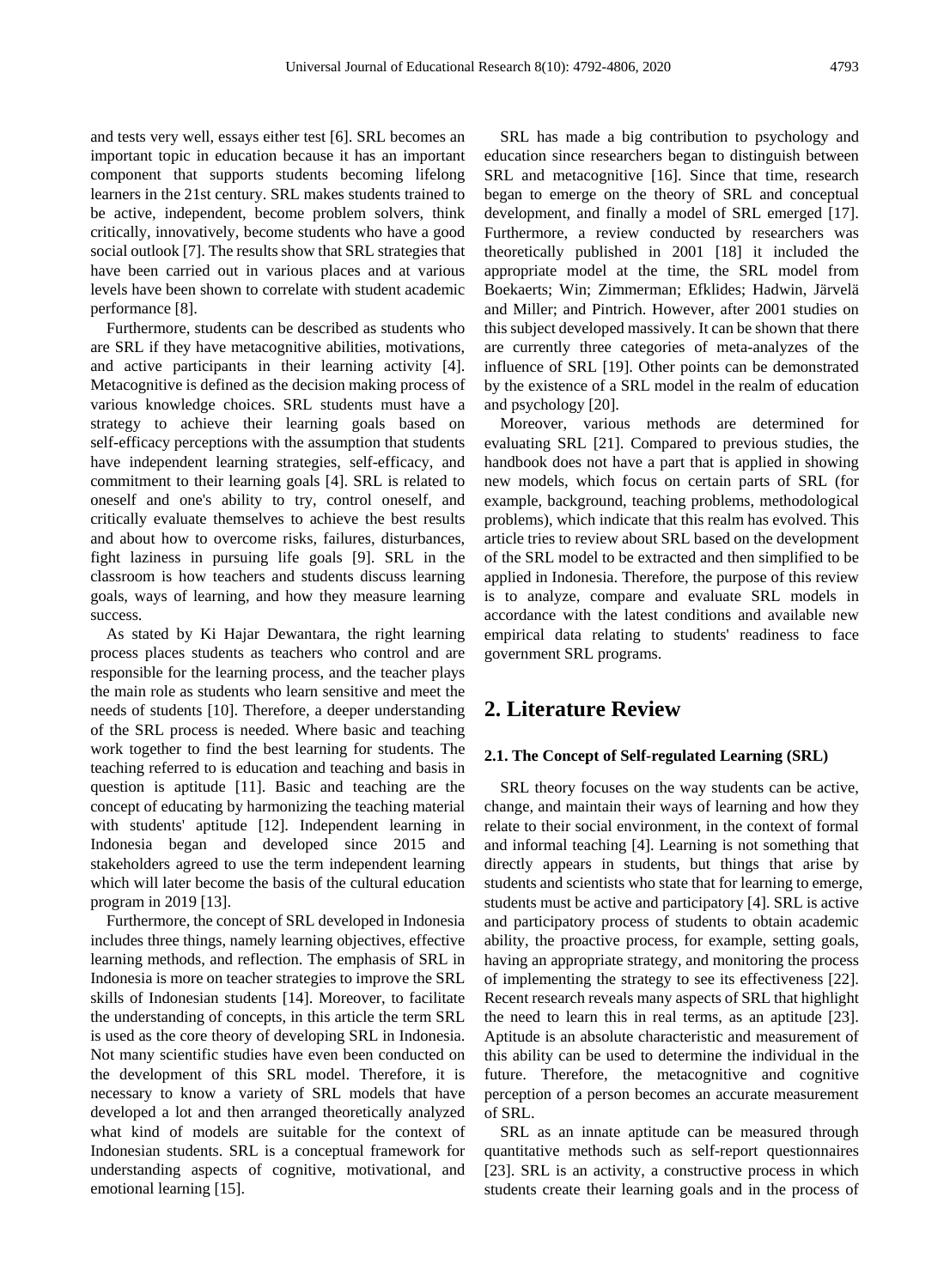achieving those goals. Students monitor, regulate, control cognitive abilities, motivation, and behavior and are all limited to the learning goals that have been set and the learning environment [24]. Bandura defines SRL as the ability to control their own behavior. Bandura proposes three steps of self-regulation, self-observation, we see ourselves, our behavior, and guard it. Decision (judgment), comparing what is seen with a standard. Self-response, if we are better in comparison with our standards, we give ourselves an answer to self-respect [25]. Pintrich argues that SRL is an active, participatory, and constructive activity, with students setting their own learning goals and monitoring, controlling their cognitive, and their behavior, all of which are facilitated by real goals and problems that occur in their environment [22].

Students in SRL are active students who are able to implement their learning experience in a real field with a variety of methods, such as developing a conducive work climate by utilizing existing resources so as to create high productivity. Information understanding as a source of learning, being able to control emotions in learning, and keeping some motivation [26]. Pintrich argues that SRL is an active, participatory, and constructive activity, with students setting their own learning goals and monitoring, controlling their cognitive, and their behavior, all of which are facilitated by real goals and problems that occur in their environment [27]. Based on the various expert opinions, it can be synthesized SRL is how students have an awareness to set their own learning. Moreover, starting from the learning objectives to be achieved, the way these students achieve their learning goals, and how students reflect to evaluate whether the process they made is effective to achieve the learning goals he set himself. The results of students depending on the learning environment and student level, the better and support the learning environment, the ability of students to make self-regulation the better, as well as the higher the age of the student, the more he realizes his learning needs, the better he organizes

his learning.

#### **2.2. Self-regulated Learning Model**

SRL is a conceptual scheme for understanding cognitive, metacognitive, behavior, motivation, and affective aspects of learning. Therefore, a large number of variables that influence learning (self-efficacy, willpower, cognitive strategies) are studied in a comprehensive and holistic approach. Therefore, SRL becomes one of the most important research fields in psychology and education. Based on its popularity or a model that is often used and cited, there are four SRL models, which are as follows.

#### 2.2.1. Zimmerman (A Socio-Cognitive View as the Theoretical Basis of Self-Regulated Learning)

Zimmerman is the first initiator of SRL, three SRL models developed are Triadic models, SRL through three phases, namely forethought, performance, self-reflection [4]. SRL Social cognitive conception involves the triadic analysis of component processes and assumptions of causality between personal, behavior, and environmental triadic influences as presented in Figure 1.

SRL researchers in the classroom, which are governed by the curriculum, have begun to learn the process by which students begin and direct their efforts to gain knowledge and skills. SRL's social cognitive conception includes a triadic analysis of the component processes and assumptions of causality between personal, behavior, and triadic influences in the environment in which the individual is located. This periodically places a central role in building academic self-efficacy beliefs and three self-regulation processes namely self-regulatory process, self-observation, and self-judgment. The social-cognitive formulation in triadic is very useful for increasing student academic achievement and student ability [4]. Meanwhile, the Cyclical Phases model proposed by Zimmerman can be presented in Figure 2.



**Figure 1.** Triadic SRL Model by Zimmerman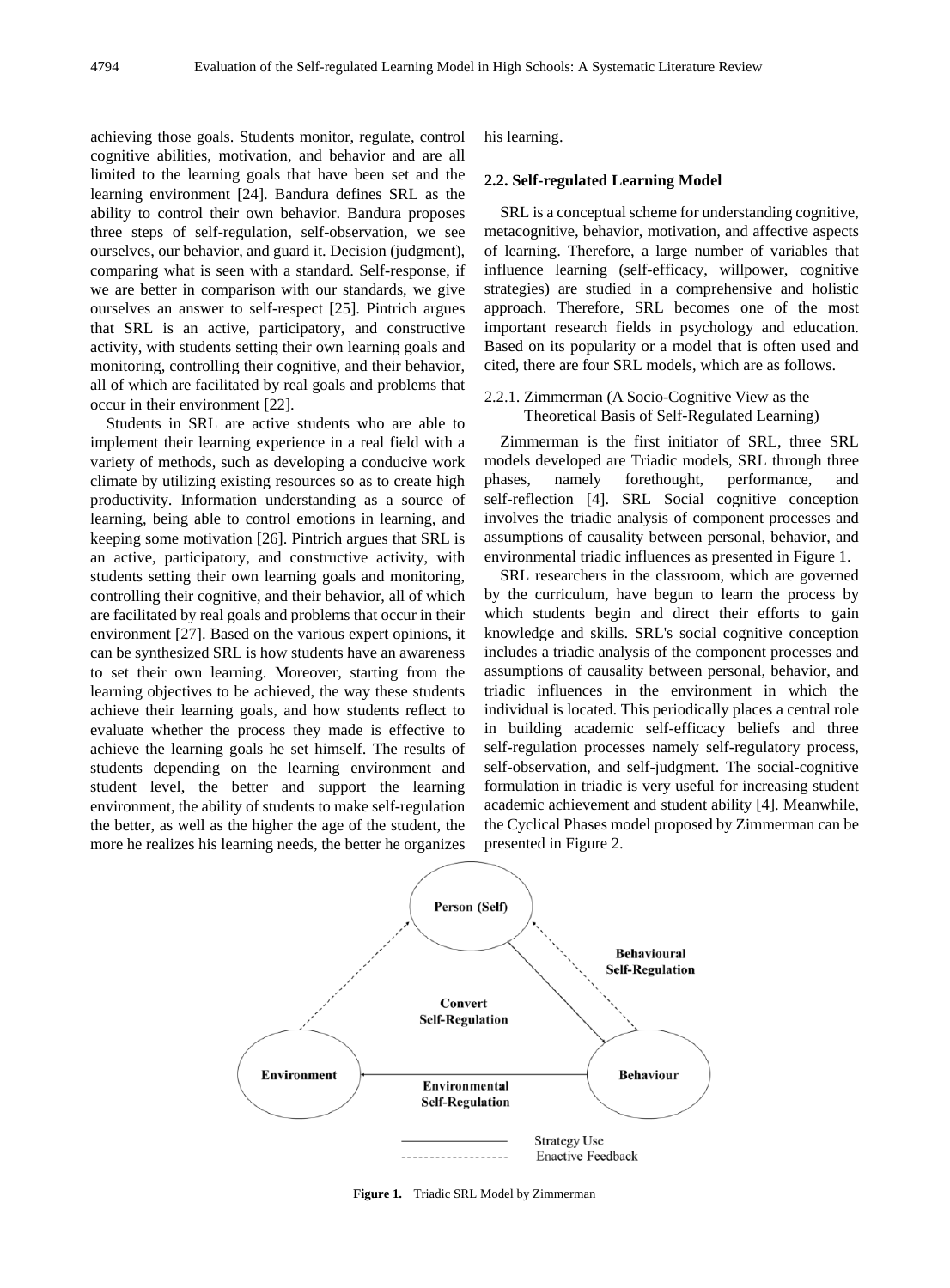



**Figure 2.** Cyclical Phases Model by Zimmerman

In the forethought phase, students assess their assignments as students and set goals for completing the given assignment [28]. However, when students learn new chapters, they mostly have difficulty in completing assignments given by the teacher. Teachers and/or peers who are more experienced can provide interventions on ways that can be done to complete the task. In the next phase of performance monitoring, students use strategies, monitor their effectiveness, and motivate them to complete their assignments according to the goals they have set. When new strategies are applied, students usually return to using old strategies that are often used even though they may not be effective. For example, students use flashcard strategies to learn vocabulary, even though the teacher has provided alternative strategies that are more effective. In fact, taking the time to practice using a new strategy helps students get the meaning of the task they are doing, rather than using an old strategy that is less effective. The supervision and feedback provided by the teacher can make it easier for students to learn to use new methods effectively [29]. The final phase is a reflection of the performance phase; students review the learning performance they have done, among other things, about the effectiveness of the tactics they use. In this phase, students

must also control their emotions. Self-reflection then affects the planning and learning objectives of the next student.

#### 2.2.2. Boekaerts (Roadmaps Different Objectives:

Top-Down/Bottom-up and The Role of Emotions)

Boekaerts also included the initial initiator of SRL, his research focusing on student learning goals for SRL, for example, how students determine various learning goals. Boekaerts was the first to implement steps to evaluate students' SRL motivation. Boekaerts has featured two SRL models. First, Boekaerts found a structural model, individual self-regulation is divided into six parts, knowledge and skill domains, cognitive tactics, individual self-regulation tactics, cognition, motivation, motivational tactics, and individual self-regulation motivational tactics [30]. What is then often called, two basic mechanisms of SRL, cognitive self-regulation, and motivation? This model is implemented to get more diverse information about the detailed components of the SRL domain, provide training to teachers, develop measurement instruments, and develop intervention programs [31]. Furthermore, the six components of SRL sparked by Boekaerts can be shown in Figure 3 below.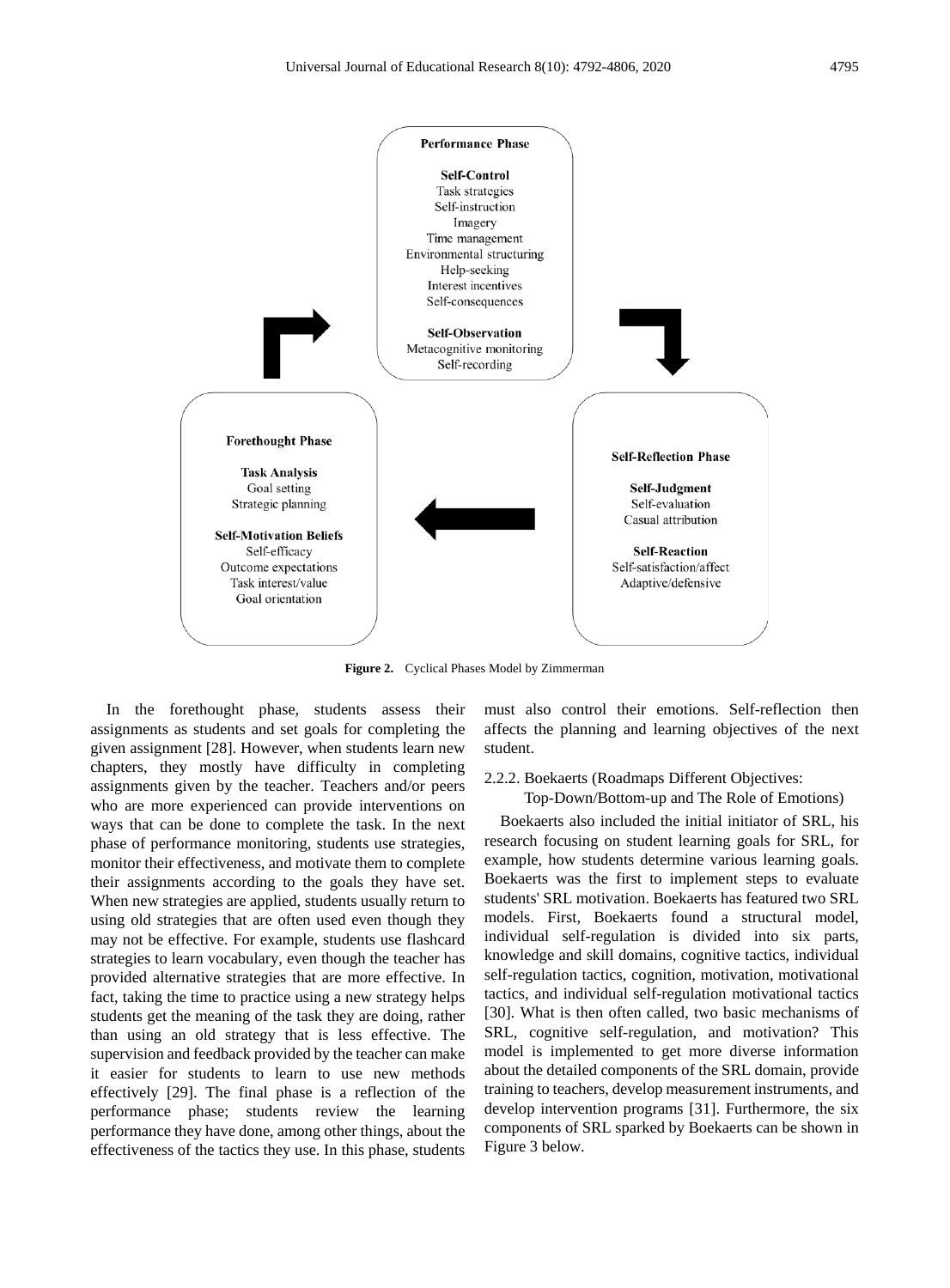

**Figure 3.** Six Components of SRL by Boekaerts

Description of the dynamic aspects of SRL, and developing into a Dual Processing model of SRL. Adaptable learning models offer a theoretical foundation to interpret findings from a variety of psychological frameworks, including self-concept, metacognition, emotions, motivation, and learning. The following SRL model describes two mechanisms in parallel processing, namely the mastery learning mechanism, and the sustainable coping mechanism. Various new ideas found on the goal track use different numbers to visualize how they affect student behavior [32]. Nevertheless, Boekaerts had presented several ideas about his vision of top-down and bottom-up theory, this theoretical insight was clearly defined in his model, which was later named as dual processing SRL [30].

#### 2.2.3. Winnie and Hadwin (Exploring SRL from a Metacognitive point of view)

This model has four phases [33], the first is the task definition of students conducting a survey to understand the assignments given and the objectives they want to

achieve because this will affect their learning outcomes. This Winnie model distinguishes between internal and external cognitive. Internal motivation includes students' self-efficacy, orientation to learning goals, knowledge and skills related to the task to be carried out, metacognitive knowledge about when and why applying learning strategies as well as other relevant knowledge. An external situation is how students recognize the learning environment that influences the learning strategies taken [34]. This external and internal situation will provide enough information for students to move on to the next phase. In the second phase of goal setting and planning students, begin to set operational goals in order to obtain good and precise assignment results. This goal then becomes the standard for monitoring whether the processes and strategies taken are sufficient. The strategy chosen uses the "if-then" rule - if the task is obtained, as this then certain cognitive operational strategies will then be used.

The strategy taken is said to be good if it is easy to implement, it can be seen how the product is produced later, and the efficiency of time until the product is completed.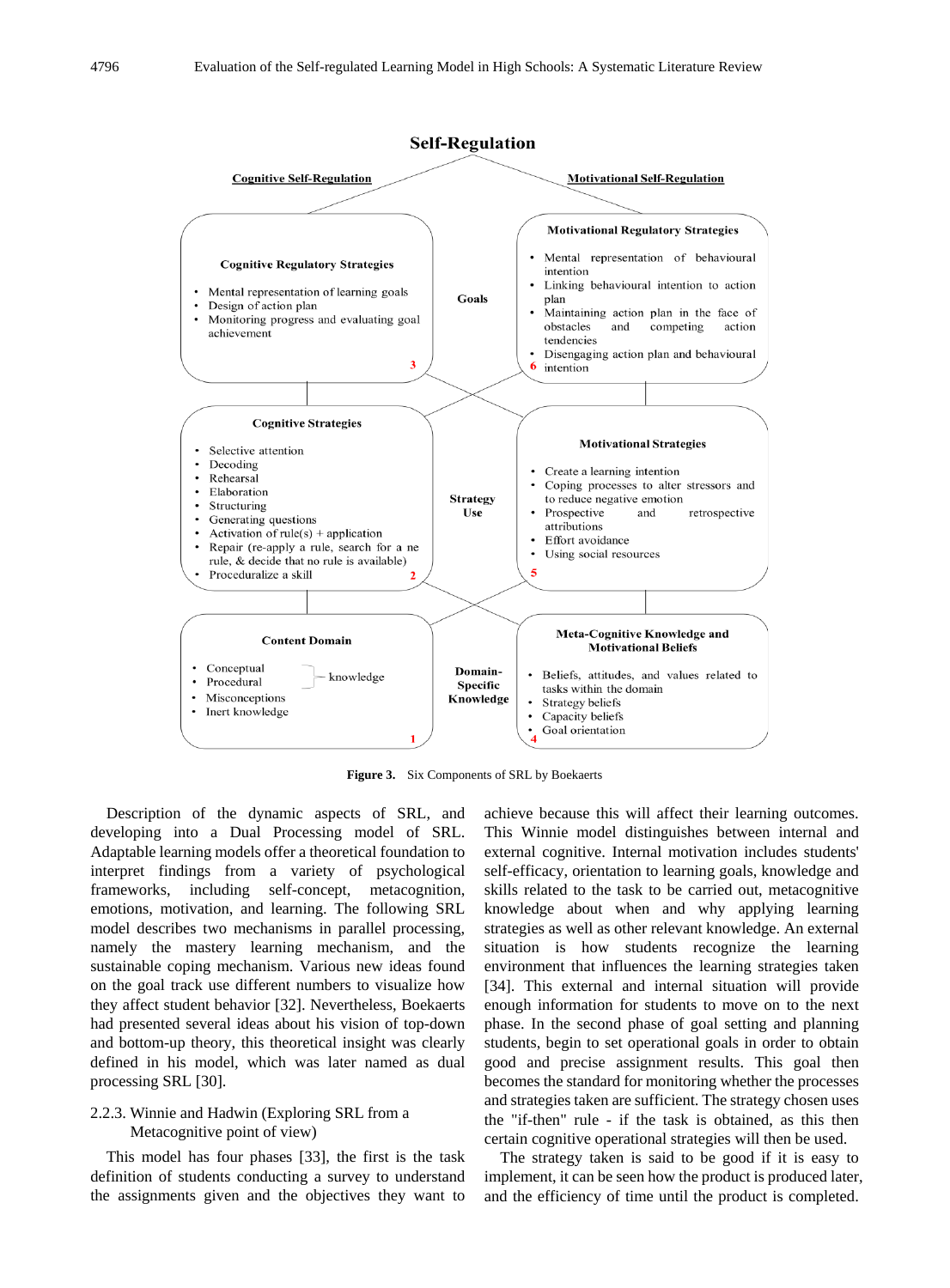Armed with these goals and strategies students enter phase 3. In phase three the enacting study tactics and strategies students monitor whether the strategies taken are appropriate whether there are differences in implementation with what is expected if there are differences in metacognition controls can be made to make adjustments in the next phase. In the fourth phase, metacognitive adapting studying students consider making the necessary adjustments to what happens with their projects in the future. Each phase element can be used as the target strategy that is taken. Winnie and Hadwin consider SRL everywhere, not a learning approach that can be raised. Recursion is the main key to this model, that is, products produced in any phase can be put back into that phase to be perfected. Another thing to note is, usually the phases are carried out sequentially, and this model allows students to be able to rewind phases. Furthermore, the SRL model proposed by Winne and Hadwin can be shown in Figure 4 below.

In addition, SRL involves five different aspects of the

task, which can occur in the four phases. These five aspects were identified using the COPES acronym, namely Conditions, existing resources for individuals, and problems that arise in a task [35]. Students use operations, cognitive processes, tactics, and strategies referred to as SMART (Searching, Monitoring, Assembling, Practicing, and Translating) [36]. Product, information obtained from the strategy taken. Evaluation, feedback about the suitability between standards product and produced internally by students. Furthermore standards, criteria by which the product is monitored [31]. This Winne & Hadwin model has the potential to influence how researchers can understand the event of learning. This model is relatively stable between conditions, operations, and products or in other words between the conditions of the tasks given, the strategies taken and the new knowledge gained, but this related is highly dependent on the various types of students' character, how they go through the four phases of this model.



**Figure 4.** Winne's SRL Model by Winne and Hadwin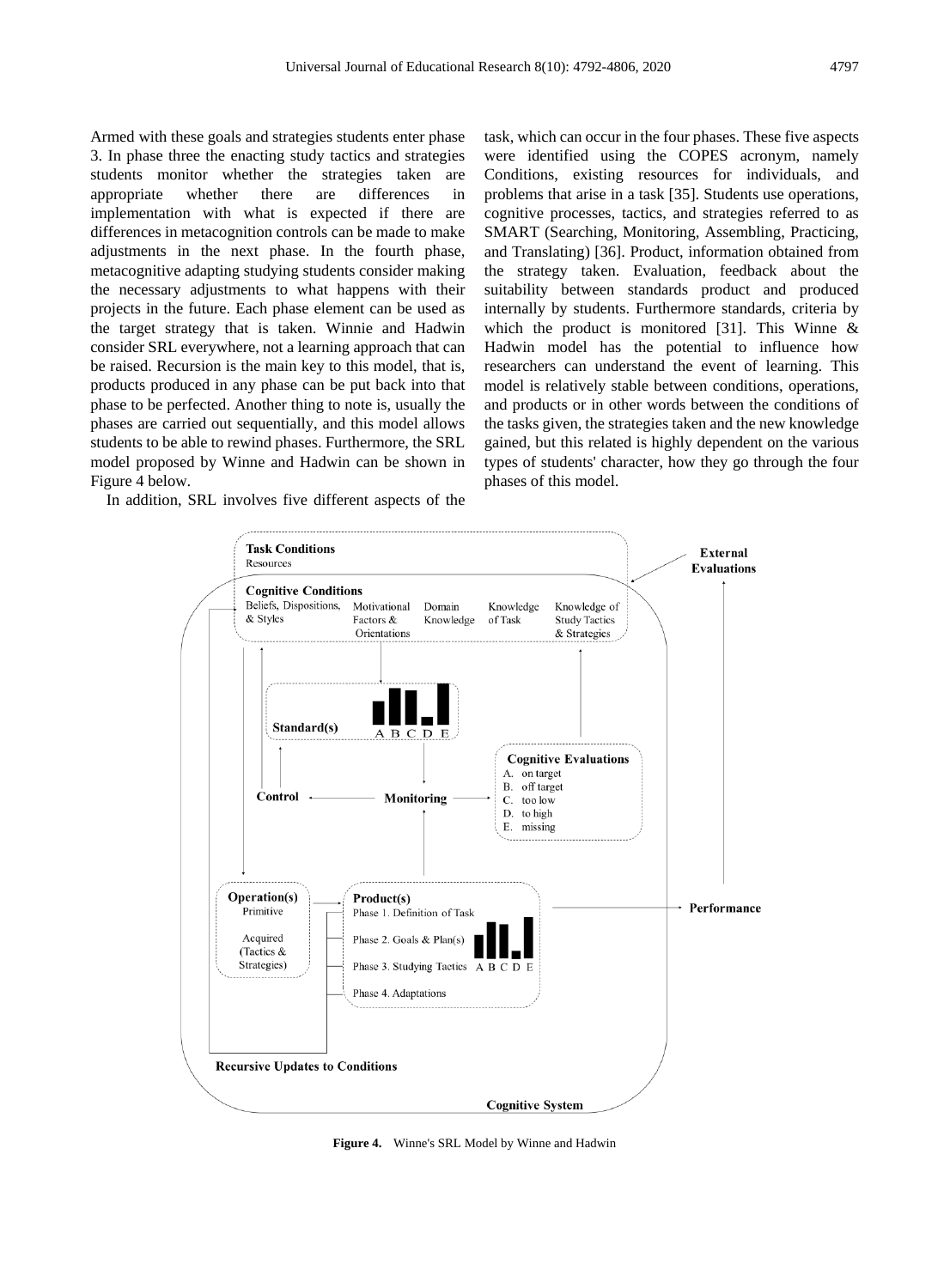

Figure 5. The Metacognitive and Affective Model of SRL Model (MASRL) by Efklides

2.2.4. Efklides (Missing Part of Metacognition and SRL)

The Efklides model has a stronger metacognitive foundation than other SRL models, except Winne and Hadwin [37]. However, when compared with others, motivation and affective have a central influence. The Metacognitive and Affective Model of SRL (MASRL), has two tiers as shown in Figure 5 above.

Based on Figure 5, there are two tiers in the metacognitive and affective model of SRL (MASRL). First, there is the Person tier/level which is also called the macro tier. This tier is a "traditional" view of SRL and understands students' personal characteristics. Efklides model consists of cognition, motivation, self-concept, affect, will, metacognition in the form of metacognitive knowledge, and metacognition in the form of metacognitive skills. Efklides consider the Person tier to be top-down because it is organized based on students' goals for the assignment. In other words, the impulse of this set goal guides students through the cognitive process and the effort they will make, students will make decisions based on the interaction of one's competence, self-concept in the task domain, motivation, and influence, task perception and demands [38].

The second tier/level is the task level  $\times$  People also known as micro-level. This level is the level of interaction between task types and student characteristics. This level is structured from the ground up because metacognitive activities control student actions, which cause activities to be "data-driven" with a focus on handling the demands of certain tasks. Put simply, students' attention moves toward specific mechanisms for doing tasks, and general learning goals (for example, completing summaries) are included in more specific goals (for example, checking spelling errors). Here, micro-level supervision is the main thing; Motivation and reaction effects are related to the evolution of metacognitive resources and feedback that comes from individual performance if the individual is able to develop properly. Therefore, Efklides put forward four basic functions namely cognition, metacognition, influence, and regulation of influence and effort, which can be conceptualized independently as shown in Figure 5. Differences between levels of People and Task  $\times$  Level people are perhaps the most prominent features of the MARSL model. The Level Person represents the feature-oriented nature of the general SRL student, which is driven by purpose and from the top down. At this level, the MASRL model resembles the model that was coined by Zimmerman. At the Task  $\times$  Person level, the actions that occur are unconscious and oriented towards other individuals: task implementation occupies most of the attention and processing of students, and those actions are driven by data and from the bottom up, showing similarities with Winne's.

In general, the MASRL model explains in detail the related between motivation, metacognition, and influence through macro and micro-level interactions, and presents different conceptualizations of the top-down/bottom-up implications [39]. This model also describes the method used by students in completing assignments given by the teacher, the phase that has the greatest cognitive is when cognitive resources control activities. There are two instruments that reflect aspects of the MASRL model. First, Efklides invented a questionnaire to measure self-concept in language subjects. These findings compare students' language performance with the four categories reported: self-perception, self-efficacy, self-esteem, and perception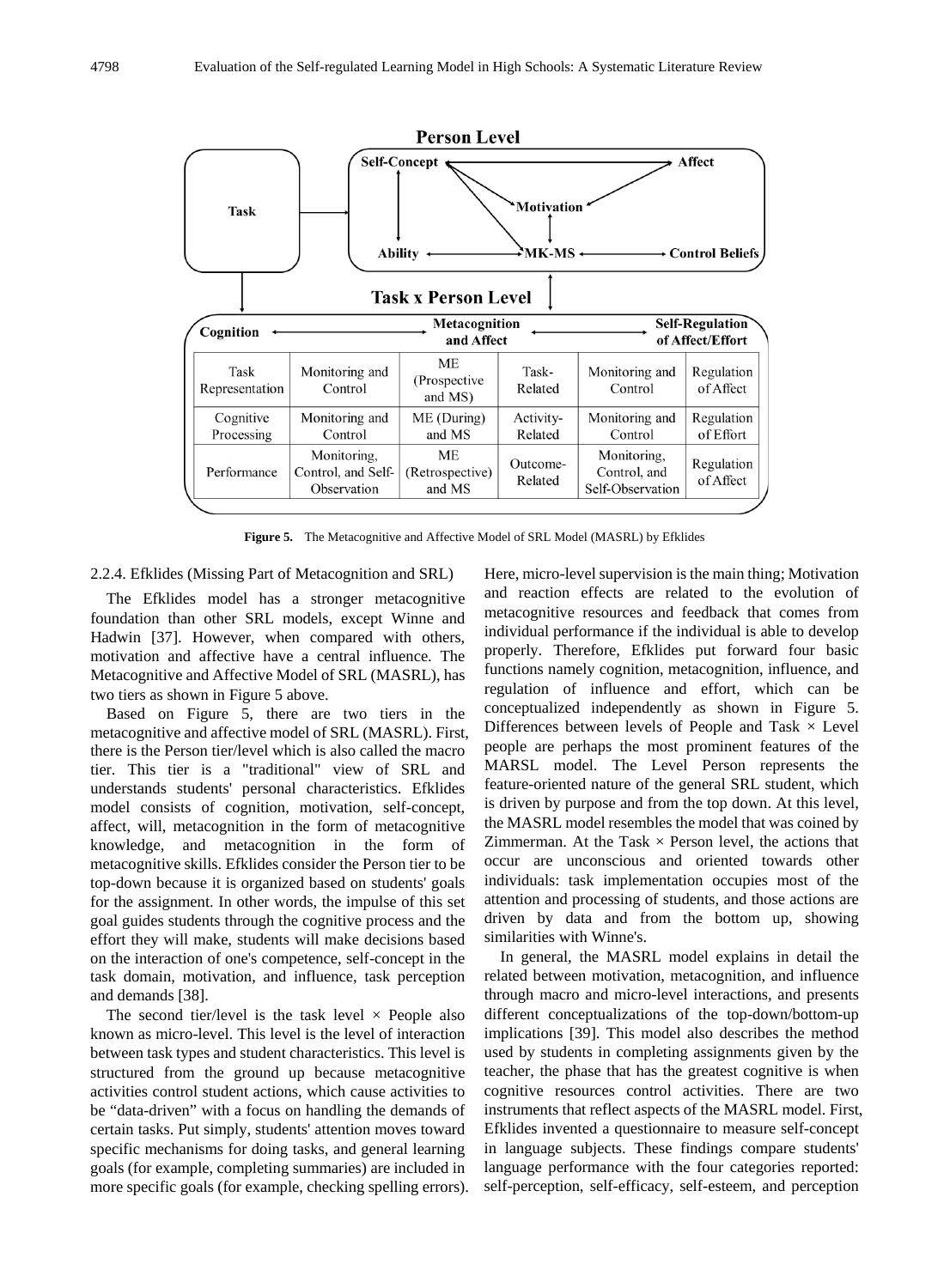of their abilities. The interaction of these components is a major aspect of the MASRL model because, for example, individuals interact at the Person and Person  $\times$  task level with metacognition. Second, Efklides invented the metacognition experience questionnaire, which examines judgments and feelings about cognitive processing. This study aims to determine the relationship between experience and metacognitive performance, and the effects of task difficulties on metacognitive experiences.

#### 2.2.5. Hadwin, Järvelä, and Miller (SRL in the Context of Collaborative Learning)

The SRL model found by Hadwin, Järvelä, and Miller discusses the related and influence of SRL in collaborative learning. The SRL model found by Hadwin, Järvelä, and Miller can be shown in Figure 6 below.

Based on Figure 6, it can be seen that this model apart from the superiority of collaboration supported by technology assistance for learning, collaboration raises challenges, barriers to cognitive, motivation, and the environment [40,41]. In addition, to collaborate effectively, each individual needs to commit to one another, build a common foundation, and deliberate and share tasks in completing tasks, strategies, and goals. In other words, each individual needs to share their learning rules (Share SRL-SSRL). The fundamental problem in SSRL is that this model develops and combines individual and social processes, and cannot be reduced to the individual level. SSRL is a field that was recently developed at SRL. Therefore, the model proposed by Hadwin, Järvelä, and Miller (hereinafter referred to as the SSRL model). Furthermore, measurement instruments in the form of questionnaires are no longer used, although there are

studies in the field using self-reported data [37]. This is due to the fact that SSRL has discovered contextual characteristics that are interpersonal learning procedures.

#### 2.2.6. Pintrich (Emphasis on Motivation in SRL)

In the Pintrich Model [36,42] there are four areas that affect students' SRL, namely, cognition, motivation, behavior, and context. These four factors are combined with the four phases in the Pintrich model namely forethought planning and activation; the second phase of Monitoring; the third phase of control and the fourth phase of reaction and reflection. This combination of phases and areas comprehensively provides an overview of the process of SRL in detail how different components or areas of SRL are explained in this phase of the Pintrich model [16]. In the first phase, students begin to identify their learning goals, create a timeline, make perceptions about the tasks given, and determine motivations that affect their work [43]. In the cognitive area, they estimate how the results of a given task, activate their previous knowledge is also associated with a variety of knowledge they acquire (metacognitive knowledge), then determine the final destination of the given task. The process in the area of motivation involves the students' efficacy to use knowledge, both cognition, and metacognition, to carry out the given task, including the difficulties that may be encountered in the process of carrying out the task, so as to determine the desired outcome. In the area of student behavior, consider how they allocate time and effort as well as collecting data needed to complete the task. Students also check whether contexts such as instructions from teachers are clear and can be carried out [36].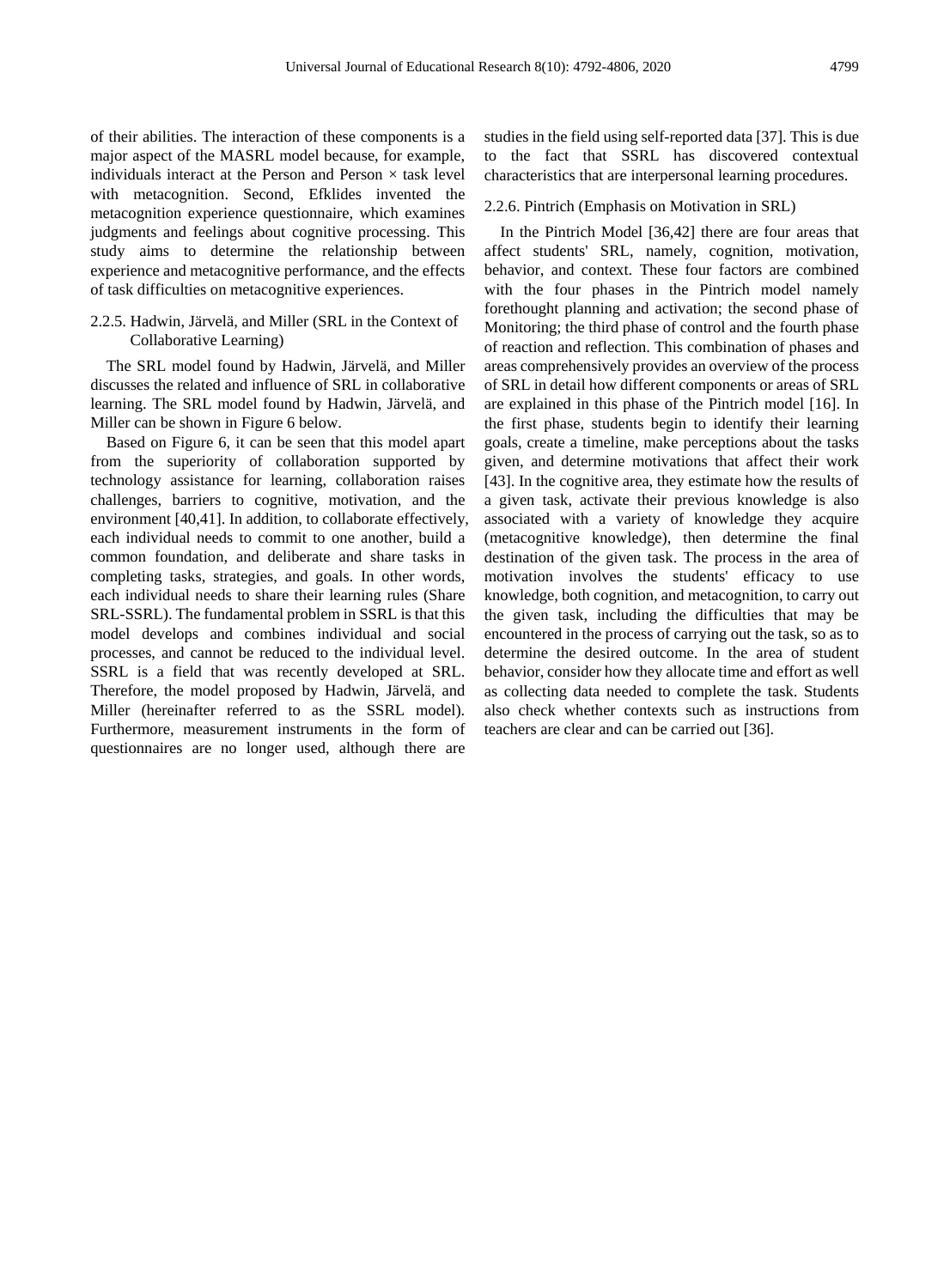

**Figure 6.** Socially Shared Regulated Learning Model by Hadwin, Järvelä, and Miller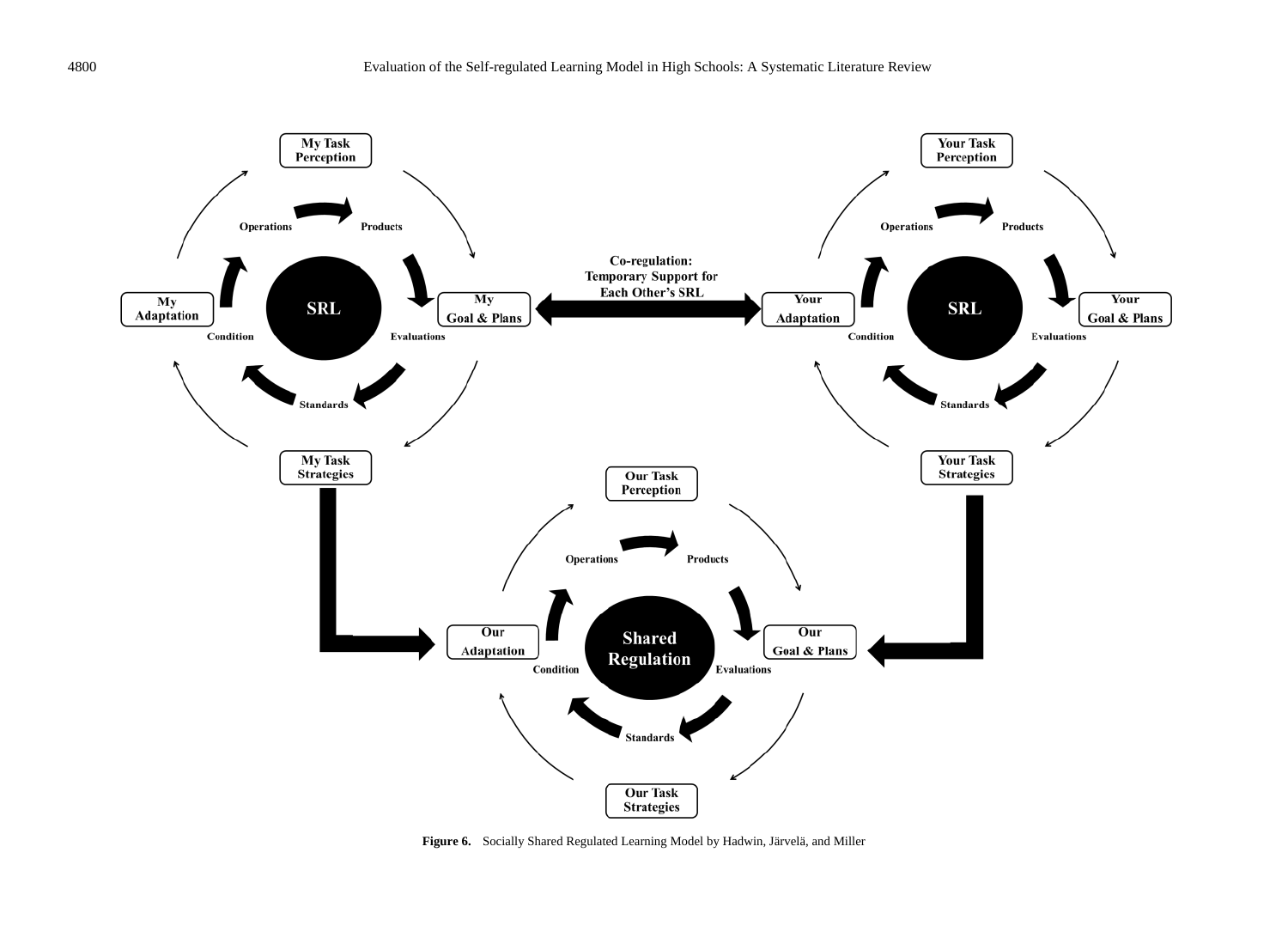The Pintrich phase 2 model is monitoring. In the cognitive area, assessment of learning and feelings to know is considered. Areas of motivation that are monitored are changes in expectations of success, as well as things that explain the progress of tasks and emotional reactions. The area of student behavior looks at whether the time specified is appropriate in the implementation, what are the obstacles that occur. Then in what context does the change occur. Phase 3 controls all four areas. For example, if learning is rated below standard, students can decide to review content, adjust expectations of efficacy, revise ratings of difficulty, and seek additional material. In the fourth phase, students react and reflect on their experiences while working on the task as a whole. Once again, each category of regulation is considered. Cognitively, students may realize that they fared better by activating a wider sample of knowledge. In the area of motivation, they can associate the activation of their knowledge as an explanation for why it is not in accordance with the predetermined time target. In the area of behavior, time may be considered more important and, in the contextual category, it can be noted that asking teachers to be clearer about how parts of the task can allocate time better. In this phase, it is seen how the specified target is reached, if not where the deficiencies are, why not according to the target time. Furthermore, the SRLmodel initiated by Pintrich can be shown in Table 1 below.

SRL includes cognitive, metacognitive, motivational, emotional, and learning aspects, therefore there are many variables that greatly affect learning, such as self-efficacy and cognitive strategies that are studied both comprehensively and holistic. The better students have SRL, the easier it is for students to understand what they are learning [43]. Therefore, SRL becomes one of the important research areas in educational psychology

research. This article looks at how SRL models compare, how they can be applied in practice, and what their implications are. The research question to be answered in this research is how the SRL model is for Indonesian students, therefore the focus of this research is to handle and compare various SRL models to build an SRL model that is appropriate to the situation of students in Indonesia.

## **3. Methods**

This type of research is a review of the SRL model that critically studies and then looks at the application of the model in Indonesia. The criteria taken in the review of this model are models that have a theoretical and empirical background. The models analyzed are widely used actively until now, models by Boekaerts; Winne; Zimmerman; Efklides; Hadwin, Järvelä, and Miller; and Pintrich are included because they are widely used as a basis for various SRL studies. The models that will be examined further in this article are models from Boekaerts; Winne; Zimmerman; Efklides; Hadwin, Järvelä and Miller; and Pintrich with the consideration that these models are the basis of other SRL research and are still being developed today [31]. The research method used is to compare various SRL models that are often used by looking at quotations of SRL models in research journals. The Zimmerman model [4] was quoted as much as 6899 and in 2020 it was quoted 267 times, the Boekaerts model [30] was quoted as much as 1675 and in 2020, it was quoted as many as 66 times. The Winne and Hadwin model [33] was cited as many as 2029 and in 2020 cited 104 times. The Pintrich model [16] was quoted as many as 5374 and this year cited 209 times. Various reference sources used in this research were searched from Google Scholar.

| <b>Phases</b>                                | Areas for Regulation                                                                                   |                                                                                                                                  |                                                                                    |                                                      |  |
|----------------------------------------------|--------------------------------------------------------------------------------------------------------|----------------------------------------------------------------------------------------------------------------------------------|------------------------------------------------------------------------------------|------------------------------------------------------|--|
|                                              | Cognition                                                                                              | Motivation/<br>Affect                                                                                                            | <b>Behavior</b>                                                                    | Context                                              |  |
| Forethought,<br>planning, $\&$<br>activation | Target goal setting, prior<br>content knowledge<br>activation, & metacognitive<br>knowledge activation | Goal orientation adoption,<br>efficacy judgments, ease of<br>learning judgments, task value<br>activation, & interest activation | Time & effort planning;<br>planning for<br>self-observations of<br><b>behavior</b> | Perceptions of task<br>& perceptions of<br>context   |  |
| 2.<br>Monitoring                             | Metacognitive awareness<br>& monitoring of cognition                                                   | Awareness & monitoring of<br>motivation & affect                                                                                 | Awareness & monitoring<br>of effort, time use, need<br>for help                    | Monitoring<br>changing task &<br>context conditions  |  |
| 3.<br>Control                                | Selection & adaptation of<br>cognitive strategies for<br>learning                                      | Selection & adoption of<br>strategies for managing<br>motivation & affect                                                        | Self-observations of<br>behavior $\&$<br>increase/decrease effort                  | Change/renegotiate<br>task & change/leave<br>context |  |
| 4.<br>Reaction &<br>Reflection               | Cognitive judgments $\&$<br><b>Attributions</b>                                                        | Affective reactions &<br><b>Attributions</b>                                                                                     | Persist, give up,<br>help-seeking behavior, &<br>choice behavior                   | Evaluation of task $\&$<br>evaluative of context     |  |

**Table 1.** Pintrich's SRL Model by Pintrich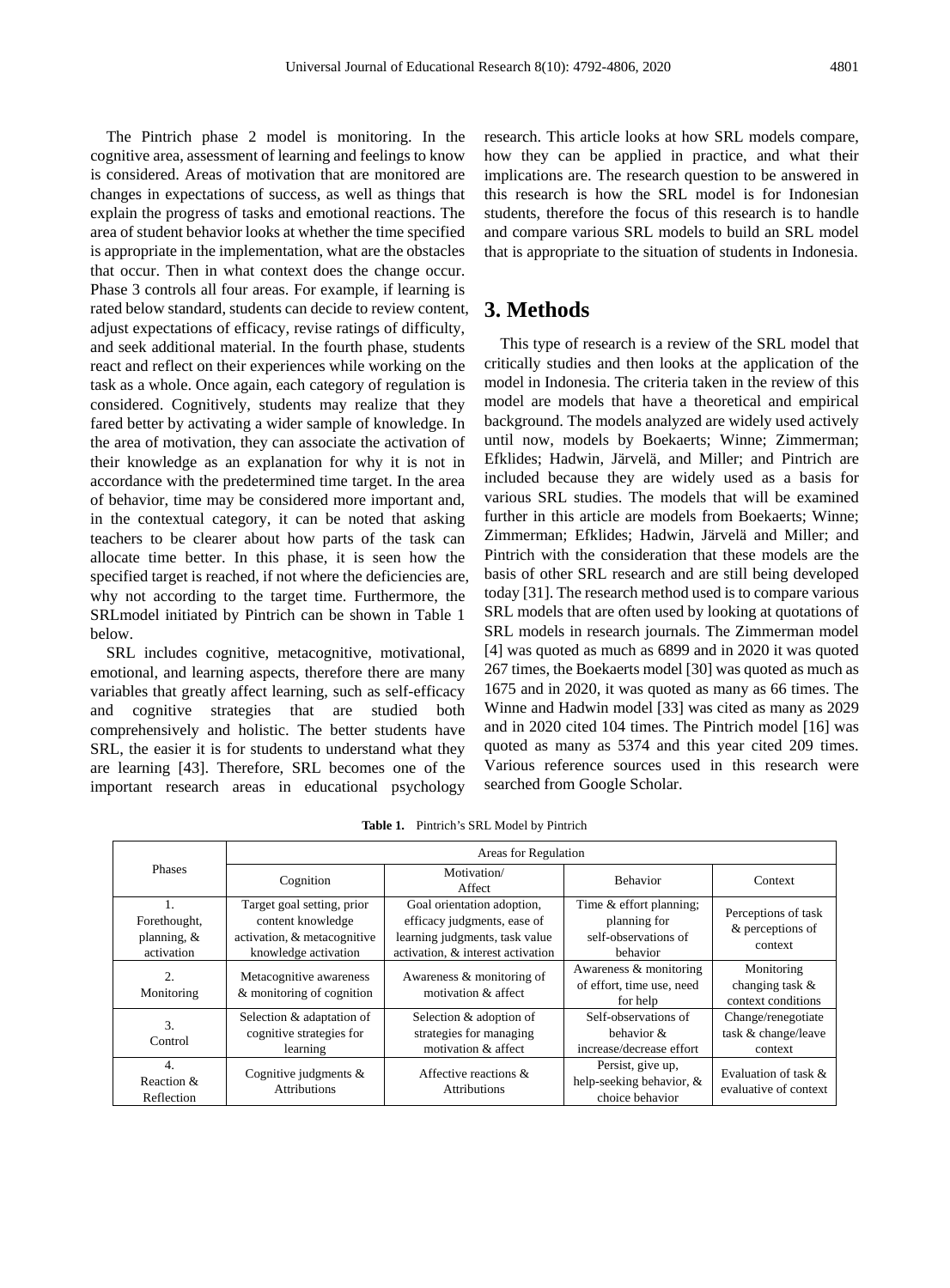## **4. Results**

The results of PISA 2018 show that the abilities of Indonesian students are still far below average. This report shows that Indonesian students do not have the high ability on one subject, even the minimum ability is not. Based on the results of interviews conducted on 30 students aged 15-18 years, it is known that secondary students in Indonesia study because they are required to obtain the best grades. Students learn because they have to face exams, students do not know the benefits of learning, are accustomed to work and study according to the instructions and instructions of the teacher, do not have the initiative, are not accustomed to thinking, and learning objectives are unclear and abstract. The SRL models are made at the level of students ready and know what benefits will be obtained when they proceed with their learning. As mentioned by Boekaerts that most traditional classroom learning tends to be fragmented, indirect experience, driven by the goals set by the teacher. Learning experiences that are planned systematically and planned cannot attract students' interest, because it means that the information provided during the learning process in the classroom may not necessarily activate prior knowledge.

The Boekaerts; Winne; Zimmerman; Efklides; Hadwin, Järvelä and Miller; and Pintrich models in the preparation phase see students how to do forethought, how students analyze assignments and have self-motivation, goals to be achieved, how plans are made to achieve goals. The adjustable learning model is presented briefly and then expanded to include two new constructions, the student's natural goals and the goals made by the teacher. Adaptable Learning Model is a framework that allows each individual to explore interactions between intertwined aspects of SRL. Over time, a number of interrelated processes have been distinguished, including metacognitive, motivational, emotional, and action monitoring. Therefore, each individual needs a SRL model that can improve students' SRL skills, especially many traditional class students in Indonesia, who still depend on the teacher's role in learning. A simpler formulation that can support student-learning outcomes as follows. Knowing the condition of students, not just the conditions of the assignments but the conditions of student readiness to go through the learning process independently Students are further divided into, students with high and low SRL skills.

Students with high SRL skills can then go through the process of goal setting, planning, strategy, and reflection. Students with low SRL skills need more intervention from the teacher and facilitator. The first thing that needs to be done is to make students change their learning paradigms from learning because examinations become learning. They need to solve the problems they face because the core of SRL is how students determine their learning goals, understand student characteristics, and write their descriptions with detail. Second, accustoming students to

think critically and use the Socratic Method in their learning process for students under the age of 15 years can be started with the method of tuning in from. Thirdly at the strategy stage, students begin to be able to monitor the progress of their learning process, already on the path to achieving goals, what to do if not yet, when they need help. The fourth stages of reflection, students do self-reflection to find out that the resulting learning products are in accordance with the learning objectives. Students also evaluate the learning they have done according to suggestions from teachers and peers. Furthermore, a simple SRL model resulting from the new formulation of this research can be shown as in Figure 7 below.



**Figure 7.** Simple SRL Model Scheme

Figure 7 shows the results of the synthesis of the four SRL models presented in the previous discussion. However, the four models of SRL have not answered questions about students who are accustomed to learning because of the test, because of the teacher, students who have no initiative and do not know why they have to learn. Therefore, before entering the SRL cycle, students are grouped into two, students with high and low SRL skills. This classification can be done with the contents of the questionnaire SRL, then categorized a score of 50% down including low SRL skills, scores above 51% including high SRL skills category. Students with high SRL skills can directly enter the SRL cycle. Meanwhile, students with low SRL need to be given an intervention by the teacher by first completing the student-learning paradigm. After this step is completed, students can then enter the SRL cycle.

There are three components to SRL, namely the objectives including the identification of learning material and planning. In addition, the togetherness of students and teachers can determine learning goals that are tailored to students' abilities. SRL is a goal-oriented process that emphasizes building, monitoring, and controlling learning can grow naturally. This includes cognitive knowledge, motivation, emotions, and social factors. Meanwhile, the next stage is about learning strategies taken to achieve goals and adapt to student competencies. In this stage, students see whether the strategies used are sufficient to achieve their learning goals, if not at what stage the obstacles occur what should be done later. Thus, a comparison of the SRL models that have been proposed by several experts can be stated in the following Table 2.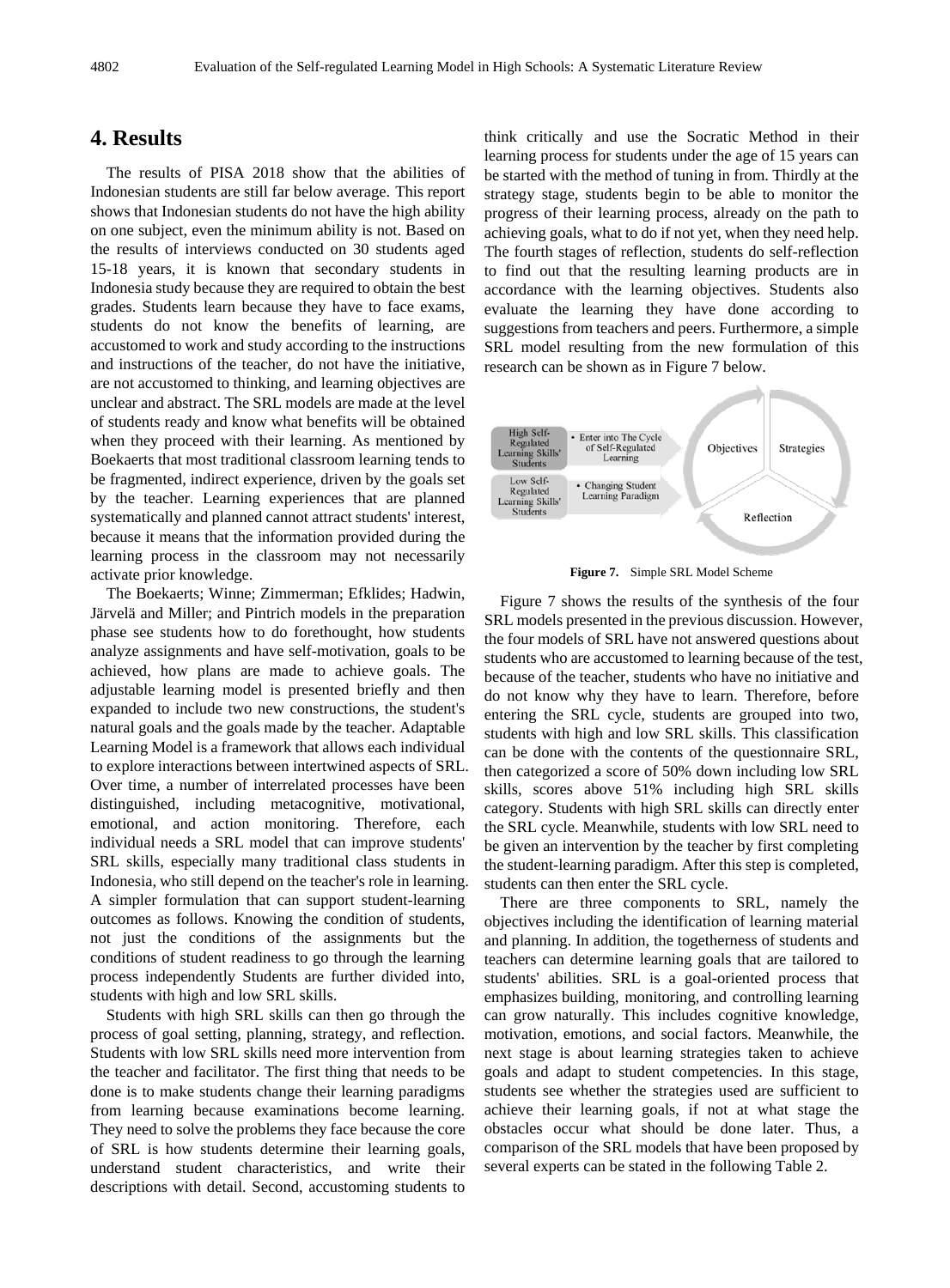| Model                     | <b>Preparatory Phase</b>                                                              | Performance Phase                                                                                  | <b>Appraisal Phase</b>                                   |
|---------------------------|---------------------------------------------------------------------------------------|----------------------------------------------------------------------------------------------------|----------------------------------------------------------|
| <b>Boekaerts</b>          | Identification, interpretation,<br>primary and secondary appraisal,<br>& goal setting | <b>Goal Striving</b>                                                                               | Performance feedback                                     |
| Efklides                  | Task representation                                                                   | Cognitive processing, performance                                                                  | Regulating                                               |
| Hadwin, Järvelä, & Miller | Planning                                                                              | Monitoring & control                                                                               | Regulating                                               |
| Pintrich                  | Forethought, planning, &<br>activation                                                | Monitoring & control                                                                               | Reaction & reflection                                    |
| Winne and Hadwin          | Task definition, goal setting, $\&$<br>planning                                       | Applying tactics & strategies                                                                      | Adapting metacognition                                   |
| Zimmerman                 | Forethought (task analysis &<br>self-motivation)                                      | Performance (self-control &<br>self-observation)                                                   | Self-reflection (self-judgment &<br>self-reaction)       |
| Synthesis of SRL Model    | Goal (goal orientation, student<br>beliefs, self-efficacy, & test<br>anxiety)         | Strategy (self-efficacy, student<br>competencies, critical thinking,<br>metacognitive, & creative) | Reflection (self-evaluation &<br>learn from the mistake) |

**Table 2.** Comparison of SRL Ideas

## **5. Discussion**

SRL students choose the most effective cognitive learning activities depending on learning assignments given in a broader context [36]. SRL students influence their cognitive and students who actively organize their learning so they engage in more effective strategies. Student progress during learning is the result of using their cognitive strategies [44,45]. This progress, used as input for further independent regulation through supervision [42]. SRL and the use of cognitive strategies form a cyclic process during learning [46]. The effect of SRL on the use of cognitive learning strategies is likely to explain why previous review studies consistently show that SRL is associated with higher student learning outcomes [47]. Cognitive strategies thus influence SRL on student learning outcomes; SRL successfully improves student-learning outcomes depending on how the intervention is carried out by the facilitator [48].

The importance of SRL for student learning outcomes, much research has been conducted on how student academic learning outcomes are influenced by interventions aimed at supporting student involvement in SRL activities [49,50]. Many ways to intervene in students' SRL. The facilitator must support student involvement in SRL activities, either by supporting the quality of student involvement in SRL activities, the amount of student involvement in SRL activities. Examples of SRL activities include telling students the importance of SRL activities, or encouraging students at the end of learning activities to reflect on the subject matter, on the tasks completed, and on the strategies, they use to learning [51].

A research result shows that independent learning correlates well with the academic achievement of 40 grade A students and 40 grade D students (the lowest academic level) [52]. SRL indicators are used to see the success of grade A group learning except for self-assessment. The results were not too different, the correlations of group A and group B were not significantly different on average by 0.7, quite strong [52,53]. SRL is an important factor in

student learning processes, especially students at the university level. They are generally assumed to have metacognitive skills to organize their learning. In addition, evidence shows that students who have academically SRL skills are more successful than students with low SRL skills [54]. A meta-analysis study conducted from 2005-2014 with 47 studies on the related of SRL with learning outcomes showed that metacognitive strategies and learning environments had the highest effect sizes.

Therefore, teachers need to implement metacognition tactics in the learning process in the classroom to improve students' abilities. Teachers should be given a professional development program on how to create a learning environment that supports the improvement of students' SRL skills, as well as prospective teachers to work to improve these skills [55,56]. The results of this meta-analysis also prove that teacher intervention as a facilitator to improve students' SRL skills is needed at all levels. Not only low levels such as primary or secondary and the university and workplace levels do not need [57]. Facilitator intervention is still needed to improve SRL skills.

## **6. Conclusions**

SRL is a broad domain that provides a variety of sources for understanding variables that influence student learning and learning outcomes. During this time, SRL has been one of the main studies of research in education and psychology and currently in the field is a signal that its relevance will continue. Thus, the conclusion of this review is that the SRL model is useful as a source of learning at different levels. The teacher as a facilitator should have a variety of lists of SRL models so that they can adjust their interventions to improve these skills more effectively. Meanwhile, with the limitation of this research that includes a SRL model that is used as a research, reference only comes from four experts, the researcher or teacher can conduct a study similar to this research. Researchers or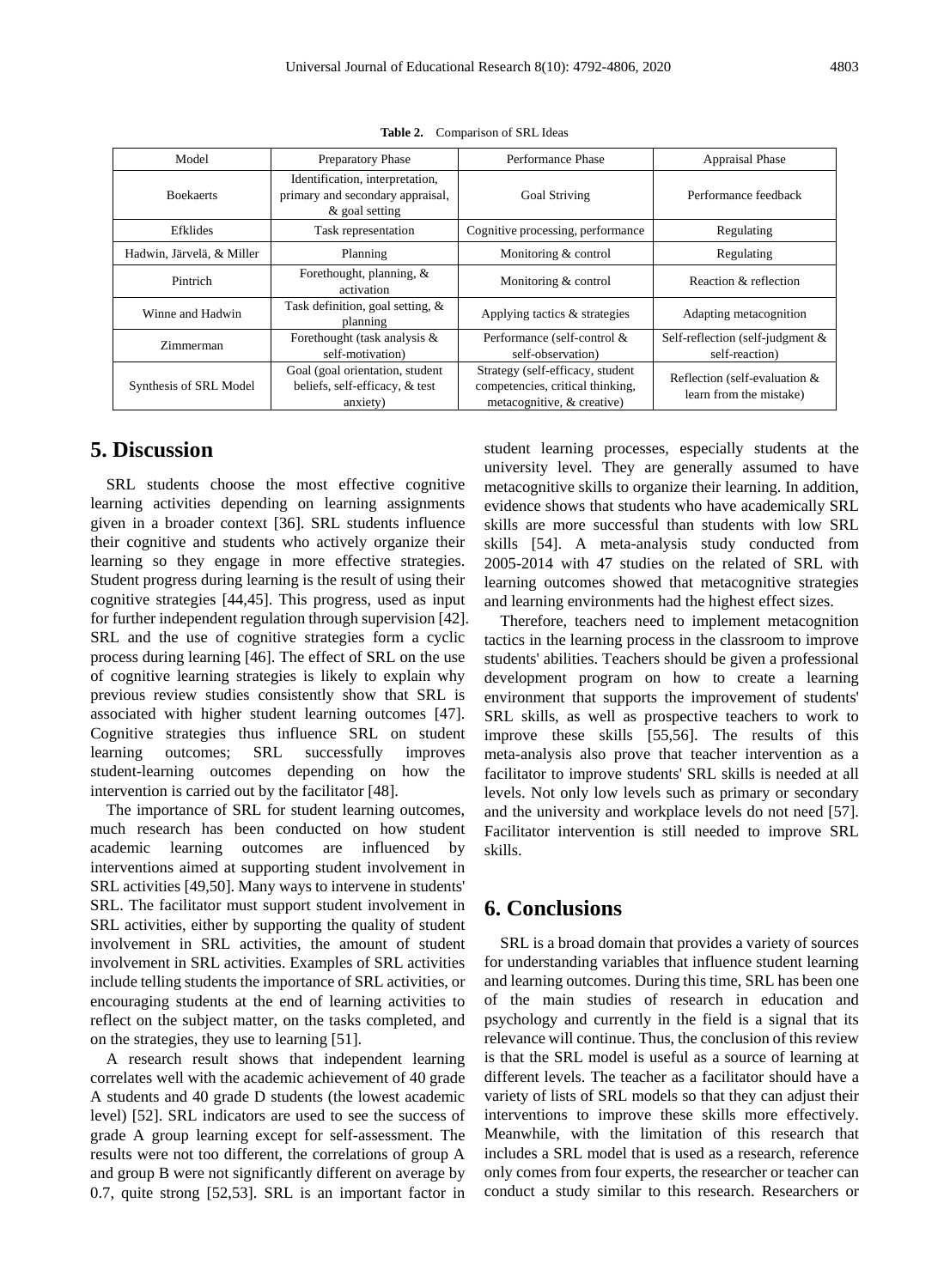teachers can add the views of more expert SRL models, so they can be combined with the results of this research. Teachers can also directly implement the findings in this research to their students by adjusting the abilities and characteristics of students. Overall, the results of this research need to be followed up seriously because the SRL model supports learning in the present conditions that demand online, long-distance, and efficient learning.

# **Acknowledgments**

We thank the lecturers of the Graduate School, Yogyakarta State University for guiding this research.

# **REFERENCES**

- [1] N. van Halem, C. van Klaveren, H. Drachsler, M. Schmitz, and I. Cornelisz, "Tracking patterns in self-regulated learning using students' self-reports and online trace data", *Frontline Learning Research,* vol. 8, no. 3, pp. 140-163, 2020.
- [2] L. Tan, "Developing twenty-first-century competencies through the arts: a case study of a high performing secondary school band in Singapore", *Asia Pacific Journal of Education,* vol. 37, no. 4, pp. 472-482, 2017.
- [3] M. D. Saputra, S. Joyoatmojo, D. K. Wardani, and K. B. Sangka, "Developing critical-thinking skills through the collaboration of the jigsaw model with problem-based learning model", *International Journal of Instruction*, vol. 12, no. 1, pp. 1077-1094, 2019.
- [4] B. J. Zimmerman, "Self-regulated learning and academic achievement: An overview", *Educational psychologist*, vol. 25, no. 1, pp. 3-17, 1990.
- [5] C. H. Chen and C. Y. Su, "Using the Book Roll e-book system to promote self-regulated learning, self-efficacy and academic achievement for university students", *Journal of Educational Technology & Society*, vol. 22, no. 4, pp. 33-46, 2019.
- [6] W. Guo, K. L. Lau, and J. Wei, "Teacher feedback and students' self-regulated learning in mathematics: A comparison between a high achieving and low-achieving secondary schools", *Studies in Educational Evaluation*, vol. 63, pp. 48-58, 2019.
- [7] A. Wigfield, S. L. Klauda, and J. Cambria, "Influences on the development of academic self-regulatory processes", *Handbook of self-regulation of learning and performance*, pp. 33-48, 2011.
- [8] A. Alghamdi, A. C. Karpinski, A. Lepp, and J. Barkley, "Online and face-to-face classroom multitasking and academic performance: Moderated mediation with self-efficacy for self-regulated learning and gender", *Computers in Human Behavior*, vol. 102, pp. 214-222, 2020.
- [9] K. Colthorpe, J. Ogiji, L. Ainscough, K. Zimbardi, and S. Anderson, "Effect of metacognitive prompts on

undergraduate pharmacy students' self-regulated learning behavior", *American Journal of Pharmaceutical Education,*  vol. 83, no. 4, pp. 34, 2019.

- [10] I. Abdullah, B. Hudayana, P. M. Kutanegara, and A. Indiyanto, "Beyond school reach: Character education in three schools in Yogyakarta, Indonesia", *Journal of Educational and Social Research*, vol. 9, no. 3, pp. 145, 2019.
- [11] V. Hoogerheide, A. Renkl, L. Fiorella, F. Paas, and T. Van Gog, "Enhancing example-based learning: Teaching on video increases arousal and improves problem-solving performance", *Journal of Educational Psychology*, vol. 111, no. 1, pp. 45, 2019.
- [12] S. Parveen, "Perception of female teachers in transferring peace concepts among adult students", *Pakistan Journal of Gender Studies*, vol. 18, pp. 1-22, 2019.
- [13] U. Widiati and N. Hayati, "Teacher professional education in Indonesia and ASEAN 2015: Lessons learned from English language teacher education programs", *ASEAN integration and the role of English language teaching*, vol. 3, no. 2, pp. 121-148, 2015.
- [14] S. Kim and M. Nor, "The effects of self-regulated learning strategies on preschool Children's self-efficacy and performance in early writing", *International Journal of Education*, vol. 11, no. 2, pp. 99-108, 2019.
- [15] M. H. Cho and M. L. Heron, "Self-regulated learning: The role of motivation, emotion, and use of learning strategies in students' learning experiences in a self-paced online mathematics course", *Distance Education,* vol. 36, no. 1, pp. 80-99, 2015.
- [16] P. R. Pintrich, "The role of goal orientation in self-regulated learning", *Handbook of self-regulation*, pp. 451-502, 2000.
- [17] T. Sitzmann and K. Ely, "A meta-analysis of self-regulated learning in work-related training and educational attainment: What we know and where we need to go", *Psychological Bulletin*, vol. 137, no. 3, pp. 421-442, 2011.
- [18] M. Puustinen and L. Pulkkinen, "Models of self-regulated learning: A review". *Scandinavian Journal of Educational Research,* vol. 45, no. 3, 269-286, 2001.
- [19] V. Bonapersona, J. Kentrop, C. J. Van Lissa, R. Van Der Veen, M. Joels, and R. A. Sarabdjitsingh, "The behavioral phenotype of early life adversity: A 3-level meta-analysis of rodent studies", *Neuroscience & Biobehavioral Reviews*, vol. 102, pp. 299-307, 2019.
- [20] I. Roll and P. H. Winne, "Understanding, evaluating, and supporting self-regulated learning using learning analytics", *Journal of Learning Analytics*, vol. 2, no. 1, pp. 7-12, 2015.
- [21] B. J. Zimmerman and D. H. Schunk, "Motivational sources and outcomes of self-regulated learning and performance", *Handbook of self-regulation of learning and performance,*  vol. 5, no. 3, pp. 49-64, 2011.
- [22] A. M. Cazan, "Self-regulated learning strategies–predictors of academic adjustment", *Procedia-Social and Behavioral Sciences*, vol. 33, pp. 104-108, 2012.
- [23] P. H. Winne and N. E. Perry, "Measuring self-regulated learning", *Handbook of self-regulation*, pp. 531-566, 2000.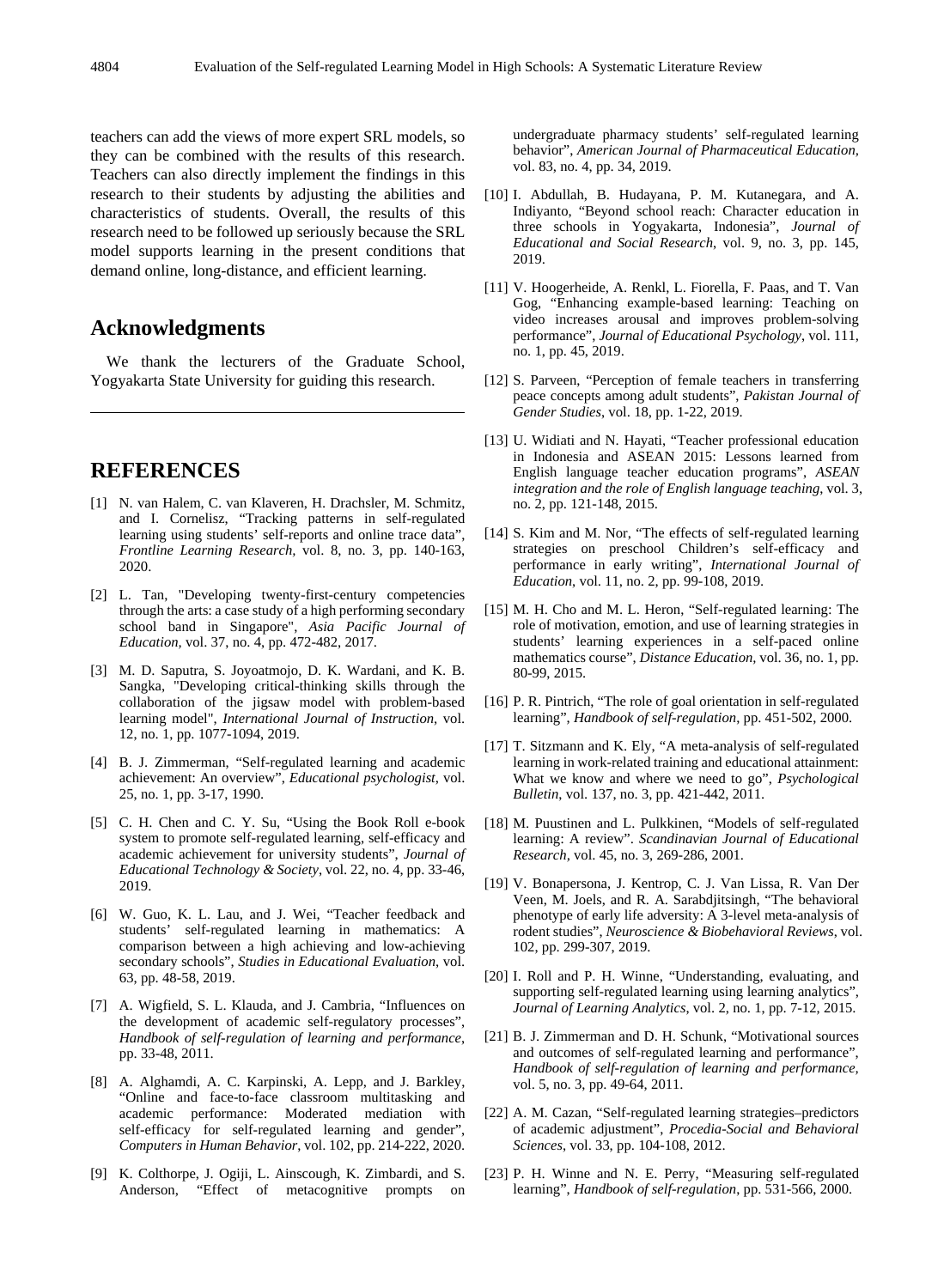- [24] L. S. Teng and L. J. Zhang, "Effects of motivational regulation strategies on writing performance: A mediation model of self-regulated learning of writing in English as a second/foreign language", *Metacognition and Learning,* vol. 13, no. 2, pp. 213-240, 2018.
- [25] A. Bandura, "Social cognitive theory of self-regulation", *Organizational Behavior and Human Decision Processes,*  vol. 50, pp. 248-287, 1991.
- [26] R. F. Kizilcec, M. Pérez-Sanagustín, and J. J. Maldonado, "Self-regulated learning strategies predict learner behavior and goal attainment in massive open online courses", *Computers & Education*, vol. 104, pp. 18-33, 2017.
- [27] E. Vrieling, S. Stijnen, and T. Bastiaens, "Successful learning: Balancing self-regulation with instructional planning", *Teaching in Higher Education*, vol. 23, no. 6, pp. 685-700, 2018.
- [28] Z. Gan, F. Liu, and C. C. R. Yang, "Student teachers' self-efficacy for instructing self-regulated learning in the classroom", *Journal of Education for Teaching*, vol. 46, no. 1, pp. 120-123, 2020.
- [29] I. Rissanen, E. Kuusisto, M. Tuominen, and K. Tirri, "In search of a growth mindset pedagogy: A case study of one teacher's classroom practices in a finish elementary school", *Teaching and Teacher Education*, vol. 77, pp. 204-213, 2019.
- [30] M. Boekaerts, "Cognitive load and self-regulation: Attempts to build a bridge", *Learning and Instruction*, vol. 51, pp. 90-97, 2017.
- [31] E. Panadero, J. Klug, and S. Järvelä, "The third wave of measurement in the self-regulated learning field: When measurement and intervention come hand in hand", *Scandinavian Journal of Educational Research*, vol. 60, no. 6, pp. 723-735, 2015.
- [32] K. Smit, C. J. de Brabander, M. Boekaerts, and R. L. Martens, "The self-regulation of motivation: Motivational strategies as a mediator between motivational beliefs and engagement for learning", *International Journal of Educational Research*, vol. 82, pp. 124-134, 2017.
- [33] P. H. Winne and A. F. Hadwin, "Study: Tracing and supporting self-regulated learning on the internet", *International handbook of metacognition and learning technologies*, pp. 293-308, 2013.
- [34] K. M. Law, S. Geng, and T. Li, "Student enrollment, motivation and learning performance in a blended learning environment: The mediating effects of social, teaching, and cognitive presence", *Computers & Education*, vol. 136, pp. 1-12, 2019.
- [35] M. Taub, R. Sawyer, J. Lester, and R. Azevedo, "The impact of contextualized emotions on self-regulated learning and scientific reasoning during learning with a game-based learning environment", *International Journal of Artificial Intelligence in Education,* vol. 30, no. 1, pp. 97-120, 2020.
- [36] P. H. Winne, "Issues in researching self-regulated learning as patterns of events", *Metacognition and Learning*, vol. 9, no. 2, pp. 229-237, 2014.
- [37] E. Panadero, "A review of self-regulated learning: Six models and four directions for research", *Frontiers in*

*Psychology*, vol. 8, no. 422, pp. 1-28, 2017.

- [38] A. Efklides, "Interactions of metacognition with motivation and affect in self-regulated learning: The MASRL model", *Educational psychologist*, vol. 46, no. 1, pp. 6-25, 2011.
- [39] B. Rahmad, S. Dwi, and M. Ika, "The analysis of self-regulation learning on elementary schools at the rural area in Indonesia", *Universal Journal of Educational Research*, vol. 8, no. 2, pp. 395-401, 2020.
- [40] A. Hadwin, S. Järvelä, and M. Miller, "Self-regulation, co-regulation, and shared regulation in collaborative learning environments", In D. H. Schunk and J. A. Greene (Eds.), *Educational psychology handbook series. Handbook of self-regulation of learning and performance*, pp. 83–106). Routledge/Taylor & Francis Group, 2018.
- [41] M. Koivuniemi, E. Panadero, J. Malmberg, and S. Järvelä, "Higher education students' learning challenges and regulatory skills in different learning situations/Desafíos de aprendizaje y habilidades de regulación en distintas situaciones de aprendizaje en estudiantes de educación superior", *Infancia y Aprendizaje*, vol. 40, no. 1, pp. 19-55, 2017.
- [42] P. R. Pintrich and J. L. Blazevski, "Applications of a model of goal orientation and self-regulated learning to individuals with learning problems", *International review of research in mental retardation,* vol. 28, no. 1, pp. 31-83, 2004.
- [43] B. Çetin, "The influence of Pintrich's self-regulated learning model on elementary teacher candidates in a life science course", *Journal of Education and Training Studies*, vol. 5, no. 8, pp. 30-36, 2017.
- [44] A. Ben-Eliyahu, "Individual differences and learning contexts: A self-regulated learning perspective", *Teachers College Record,* vol. 119, no. 13, pp. 1-8, 2017.
- [45] J. Dunlosky, K. A. Rawson, E. J. Marsh, M. J. Nathan, and D. T. Willingham, "Improving students' learning with effective learning techniques: Promising directions from cognitive and educational psychology", *Psychological Science in the Public Interest, Supplement*, vol. 14, no. 1, pp. 4-58, 2013.
- [46] Y. Rahmawati, S. F. Ramadhani, and Afrizal, "Developing students' critical thinking: A STEAM project for chemistry learning. *Universal Journal of Educational Research*, vol. 8, no. 1, pp. 72-82, 2020.
- [47] G. L. Callan and T. J. Cleary, "Examining cyclical phase relations and predictive influences of self-regulated learning processes on mathematics task performance", *Metacognition and Learning*, vol. 14, no. 1, pp. 43-63, 2019.
- [48] M. de Bruijn-Smolders, C. F. Timmers, J. C. L. Gawke, W. Schoonman, and M. P. Born, "Effective self-regulatory processes in higher education: research findings and future directions. A systematic review", *Studies in Higher Education*, vol. 41, no. 1, pp. 139-158, 2016.
- [49] R. S. Jansen, A. Van Leeuwen, J. Janssen, S. Jak, and L. Kester, "Self-regulated learning partially mediates the effect of self-regulated learning interventions on achievement in higher education: A meta-analysis", *Educational Research Review,* vol. 28, pp. 100292, 2019.
- [50] J. Broadbent and W. L. Poon, "Self-regulated learning strategies & academic achievement in online higher